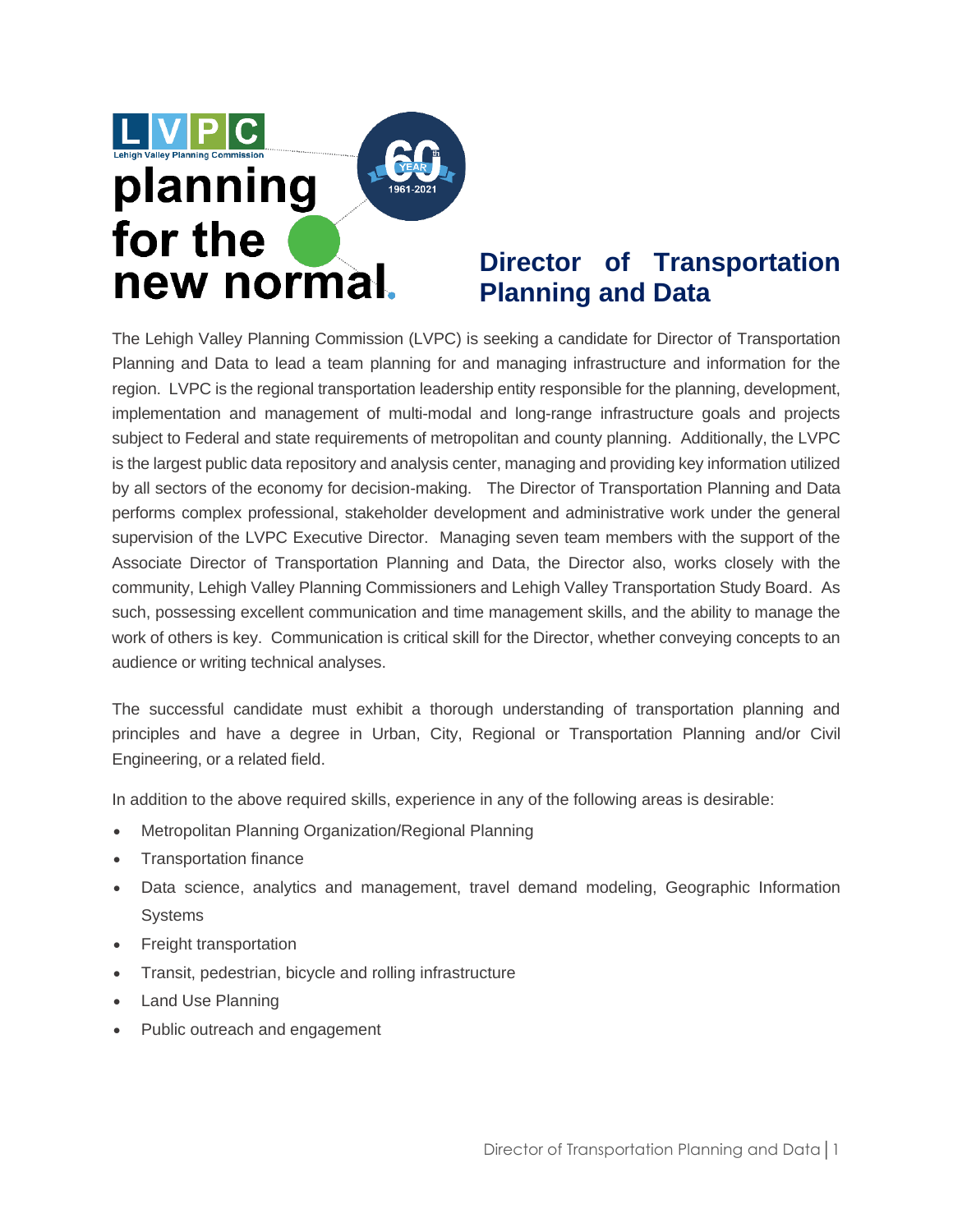## **The Lehigh Valley Planning Commission, Transportation Study + Region**

The Lehigh Valley Planning Commission is the official planning commission for Pennsylvania's Lehigh and Northampton Counties. The Lehigh Valley Transportation Study serves as the Metropolitan Planning Organization, or transportation and infrastructure planning agency for the region. The Lehigh Valley is strategically located on the eastern border of Pennsylvania, north of the Philadelphia region and west of the New York-New Jersey metropolitan statistical area. The fastest growing region in the Commonwealth, the Lehigh Valley is known for a high quality of life, recreational and cultural amenities, as well as, its variety of housing and communities from rural to urban. The region is unique, in that it is home to three cities and 59 other communities including dense urbanized boroughs, old and new suburbs, cross-roads villages and rural landscapes. The Director of Transportation Planning and Data will assist the Executive Director with the prioritization of infrastructure projects and investments while balancing the overall needs of the Lehigh Valley's communities as well as, a strong and expanding economy.

The current LVPC work program includes:

- Management of the 2021-2024 Transportation Improvement Program, totaling \$451.8 million
- Administration and implementation of a robust freight planning program
- Implementation *FutureLV: The Regional Plan* and *Walk/RollLV: Active Transportation Plan*
- Continued advancement and public communication of the regional traffic counting and segment inventory program with the Pennsylvania Department of Transportation
- Administration and management of the regional Transportation Alternatives Set Aside Program providing direct grants to communities
- Direct municipal technical assistance including economic, data analytics, scenario and urban/community design services and development of an annual program to enhance direct services to municipal and county governments.
- Coordination of associated partners from Lehigh Valley Greenways to public health professionals and pedestrian and bicycle advocates to regional freight carriers
- Public transit planning assistance for the Lehigh and Northampton Transportation Authority, especially around the implementation planning for the regional Enhanced Bud/Bus Rapid Transit System
- Review of land development plan transportation elements and studies
- Cross-regional collaboration with the neighboring regions including: North Jersey Transportation Planning Authority, New York Metropolitan Transportation Council, Delaware Valley regional Planning Commission, Berks County Planning Commission and others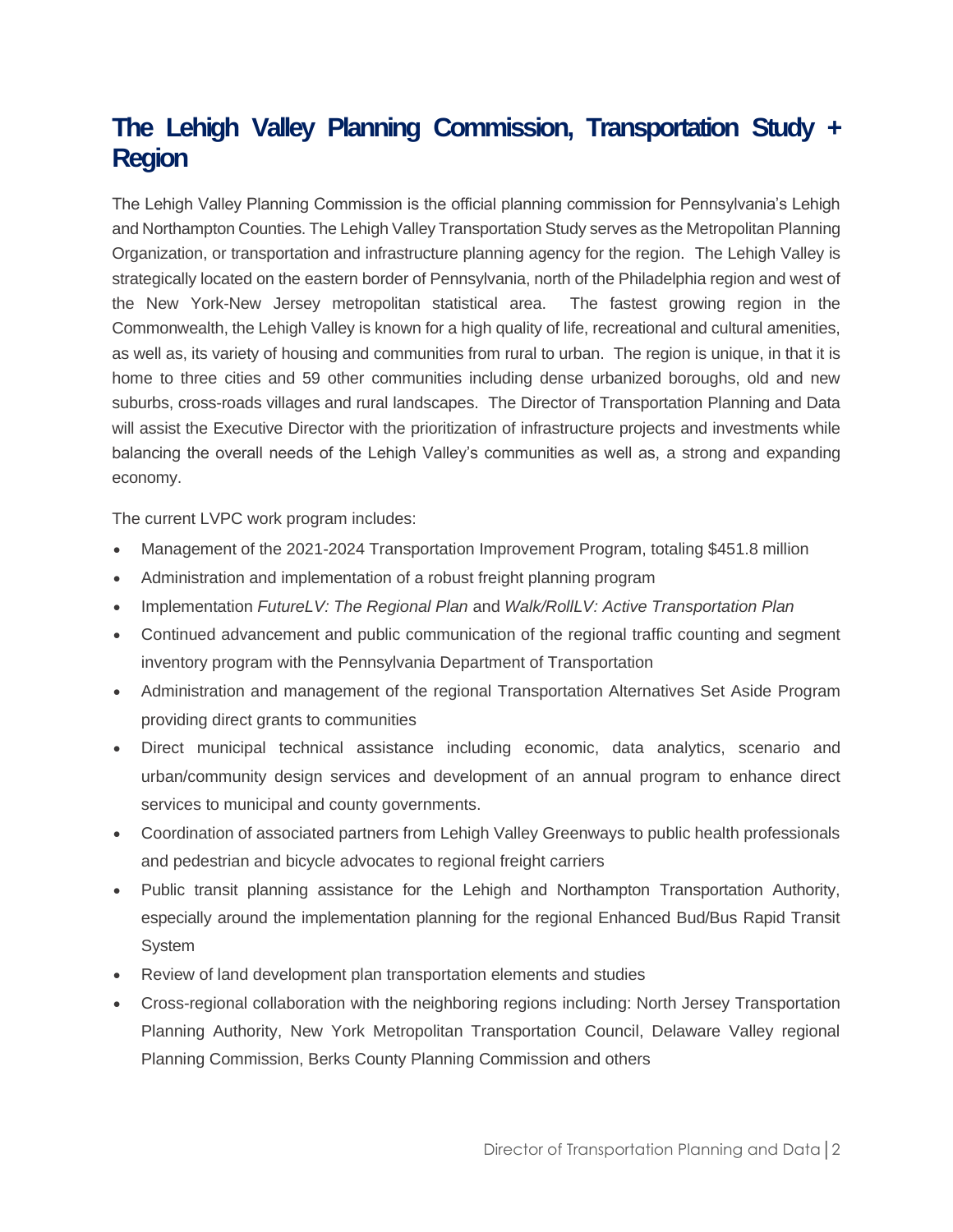# **Duties + Responsibilities**

- Works as member of the LVPC Senior Management Team.
- Handles long-range transportation issues daily. Develops and/or coordinates elements of the Long-Range Transportation Plan (LRTP)/transportation integration with the Regional Comprehensive Plan including research and analysis of roads, bridges, public transportation, air, rail, freight, and non-motorized transportation.
- Coordinates transportation aspects of land development review with the LVPC Community and Environmental Planning Sections, municipalities, developers, Lehigh and Northampton Transportation Authority (LANta), Lehigh and Northampton Airport Authority, Pennsylvania Department of Transportation, United States Department of Transportation.
- Develops and maintains the Transportation Improvement Program (TIP)
- Handles multi-modal transportation issues daily. Meets with local governments concerning transportation infrastructure from roadway systems and rail networks to pedestrian and bicycle facilities, reviews grant requests and assists local agencies in leveraging project grant funding.
- Organizes workshops and presentation for the purpose of informing local agencies on transportation issues affecting the region.
- Grows and manages the Geographic Information Systems, travel demand modeling, economic forecasting and Data science and analytics aspects of the LVPC.
- Develops population projections, maps and financial forecasts for the LRTP and analyses environmental and societal impacts. For projects and developments, presents plan aspects to citizens and government officials at the local, regional, state and federal levels.
- Oversees the work of consultants retained to work on transportation projects.
- Works with state and federal officials to advocate for transportation equity across all modes of travel.
- Serves as staff liaison to the US Department of Transportation and Pennsylvania Department of Transportation.
- Serves as staff liaison to LANta, the regional transit-agency. Provides agreed transit planning services, coordinates with LANta in the development of the LRTP and TIP and advocates for effective coordination between the agencies.
- Coordinates the public involvement process for the Transportation Section. Stages public appearances and announcements, organizes public meetings, gives presentations, and generally educates the public concerning transportation issues.
- Serves as LVPC liaison to the Greater Lehigh Valley Chamber of Commerce Transportation Committee, various citizen traffic advisory committees.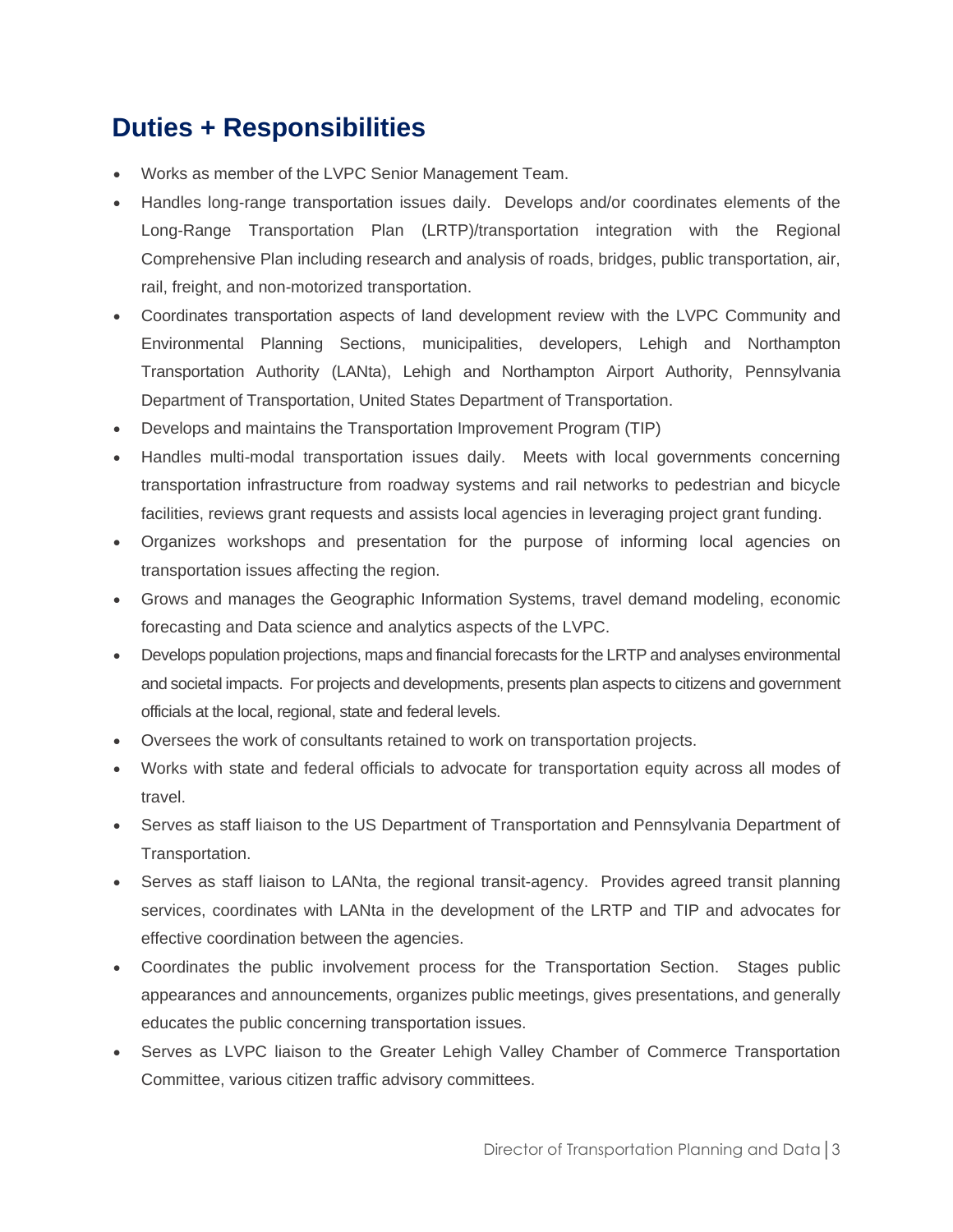- Serves as lead staff to the Lehigh Valley Transportation Study. Provides project updates, presents on certain aspects of the transportation program and provides other information.
- Manages Transportation and Data Team.
- Assures transportation system implementation, grant administration, and compliance with United States Department of Transportation and Pennsylvania Department of Transportation regulations.
- Other duties as assigned.

# **Knowledge, Skills and Abilities Required**

#### **Knowledge of:**

- Methods, practices, and procedures involved in transportation planning, engineering, metropolitan planning organization operations, and management
- Methods, practices, and procedures involved in regional and/or local government transportation planning
- Traffic and safety laws
- Modern business financial principles and practices
- Record keeping practices
- Community engagement concepts
- Contract administration
- Computer programs, including Microsoft Office, Excel and PowerPoint. GIS, Cube 3, helpful

#### **Ability to:**

- Perform a broad range of supervisory responsibilities, including managing a team of five
- Work independently with minimal supervision
- Work in a team environment and assist other LVPC sections
- Interact with citizen groups, elected officials and high level administrators
- Establish effective working relationships with employees, supervisors, and the public
- Provide leadership in formulating and directing policies and programs and engendering a creative environment
- Prepare clear and concise reports, grant proposals, work plans and administer such